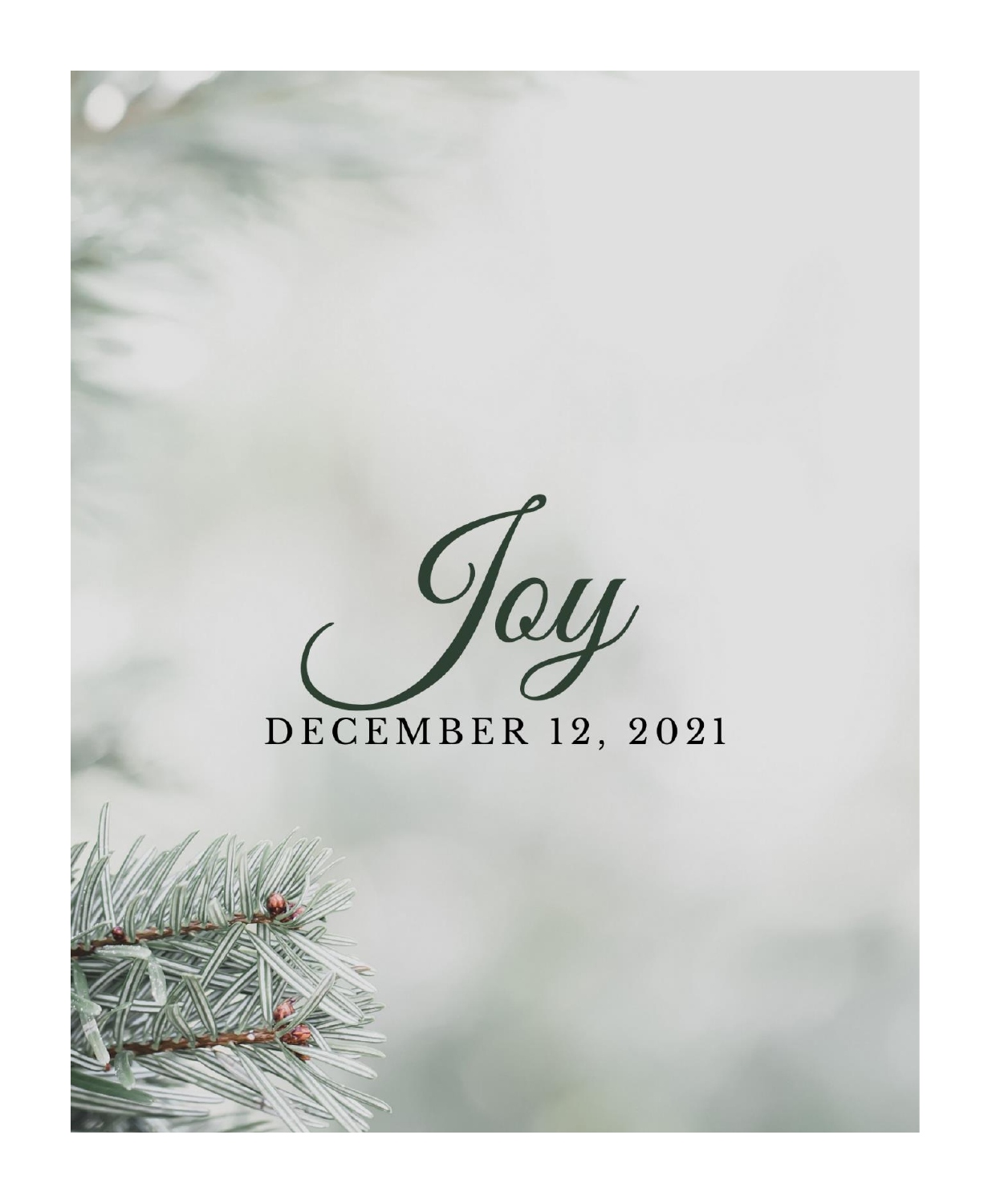### **We Approach God**

Welcome & Announcements Advent Reading – Joy

Sonshine Singers – "He Shall Reign Forevermore"

Praise Singing "Joy to the World (Unspeakable Joy)" "Hark the Herald Angels Sing Medley"

Congregational Prayer "What Child is This?"

#### **We Hear God's**

Children's Message – Beth Redeker

Message – Gabriel: How Do You Spell Joy? Scripture – See Sermon Notes

#### **We Respond to God**

Prayer Jr Choir – "God Rest Ye Merry Gentlemen"

**Blessing** 

# *Memory Verse for Jan 5th*

For the wages of sin is death, but the gift of God is eternal life in Christ Jesus our Lord. -Romans 6:23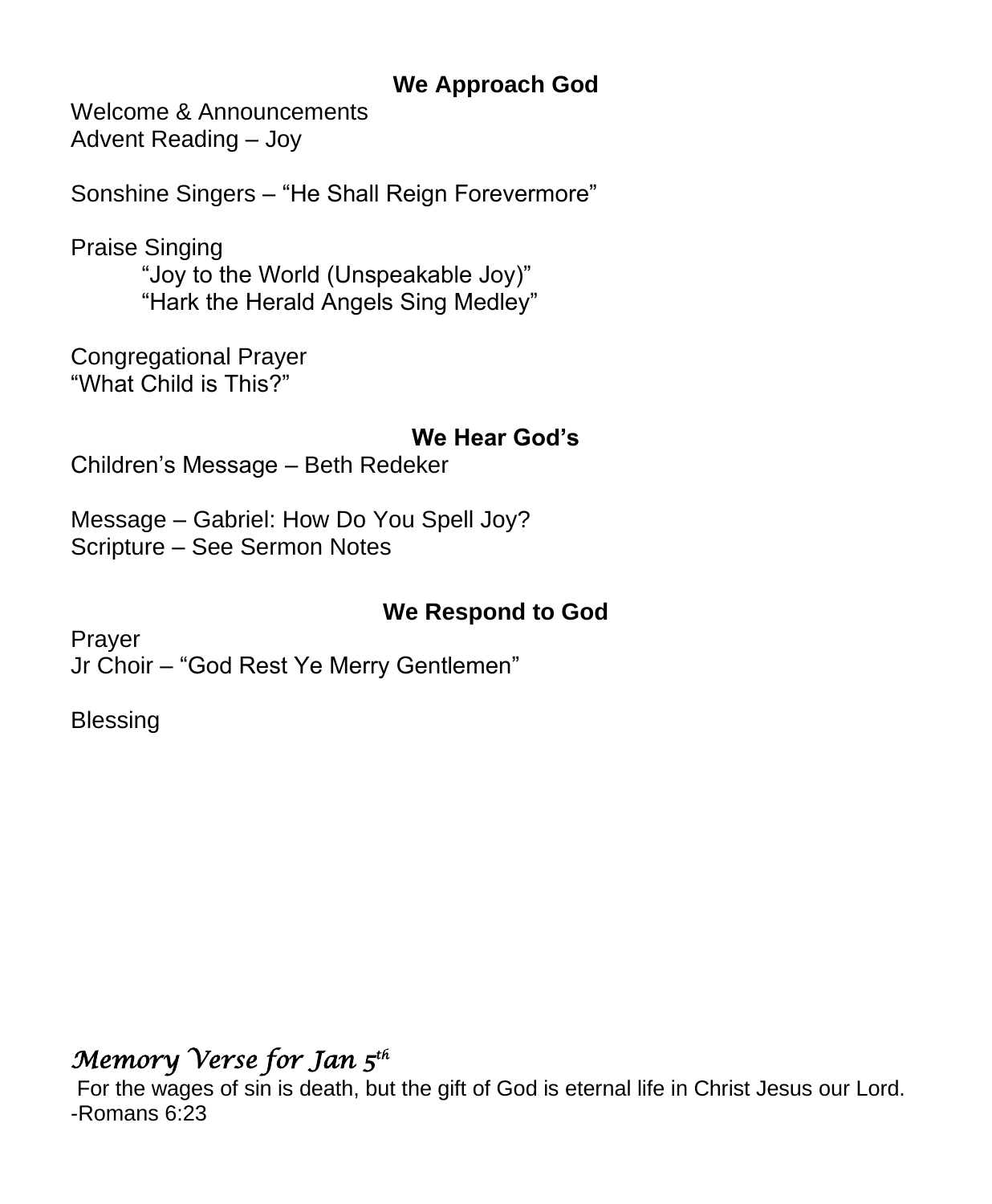

**The Great Joy-Killer: \_\_\_\_\_\_\_\_\_\_\_ & \_\_\_\_\_\_\_\_\_**

**Three People Who Encountered Fear (& Gabriel)**

**Zechariah was troubled by Gabriel's \_\_\_\_\_\_\_\_\_\_.** (Luke 1:8-13)

**Mary was troubled by Gabriel's \_\_\_\_\_\_\_\_\_\_\_.** (Luke 1:26-30)

|                                  | . (Mat. 1:18-21, 2:13-14, 19-21,22-3) |
|----------------------------------|---------------------------------------|
| Fear of                          |                                       |
| Fear of son being murder         |                                       |
| Fear of family rejection (Maybe) |                                       |
| Fear of                          |                                       |

#### **Summary**:

1. Fear & anxiety are rampant in the birth story and in our stories. 2. Joy is not just a \_\_\_\_\_\_\_\_\_\_, it's more than a \_\_\_\_\_\_\_\_\_\_, it's a \_\_\_\_\_\_\_\_\_\_\_ which God grows in us as we remain connected to Jesus.

**APPLICATION: Put \_\_\_\_\_\_\_\_\_\_\_ first.** (John 15:1-11)

| How do you spell joy? |  |
|-----------------------|--|
|                       |  |
| ი                     |  |
|                       |  |

#### **Practical Next Step:**

Quietly read your Bible and pray. Make time for Jesus.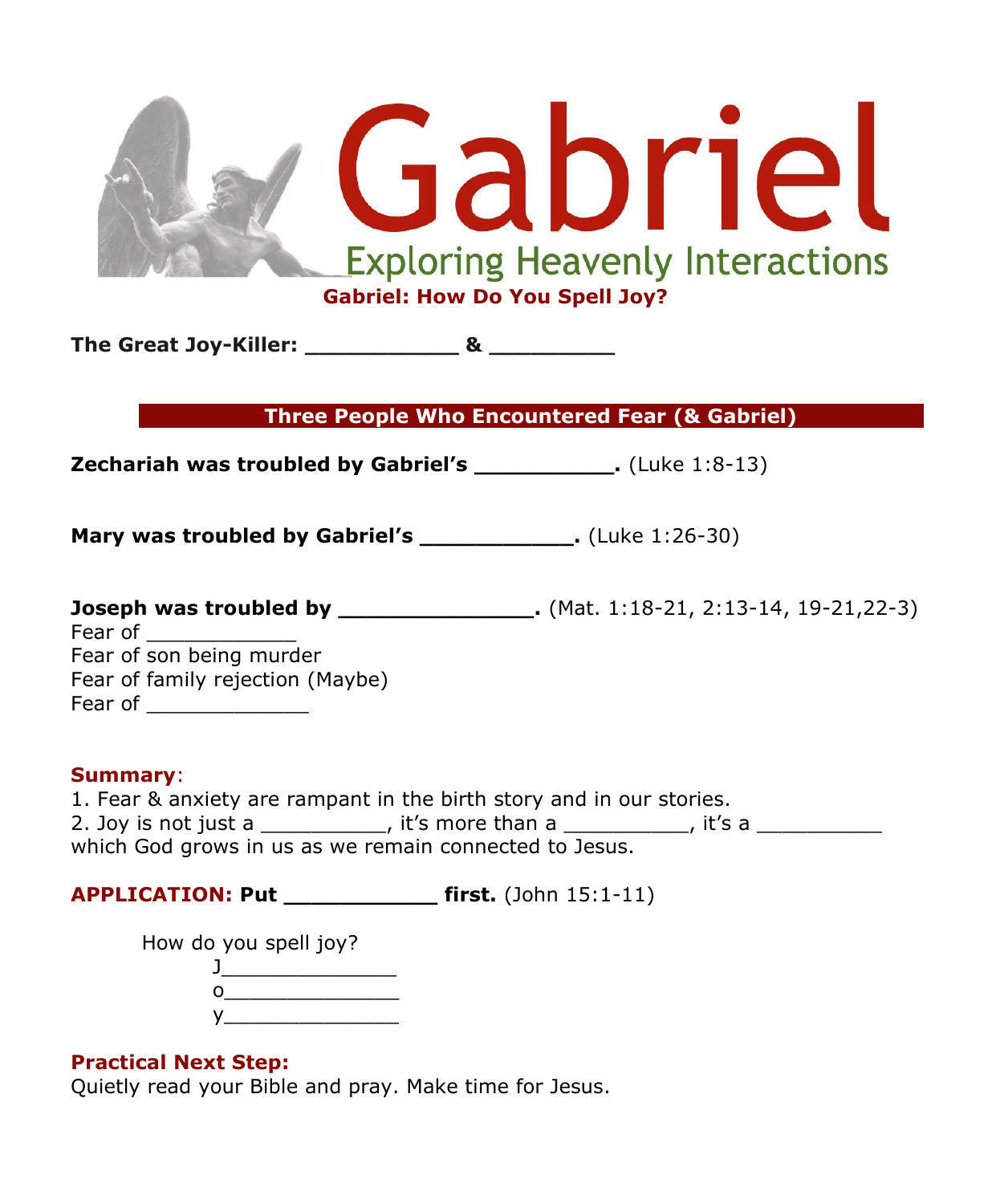## *Upcoming Events*

- **Dec 12** 8:30am Prayer Meeting
	- 9:30am Pastor Doug, Jr Choir, Sonshine Singers
	- 10:45am Sunday School, Shepherd Meeting
	- 6:30pm Middle School Youth Group
- **Dec 14** 8:00am Prayer Meeting
- 7:00pm Consistory Meeting
- **Dec 15** 6:00pm K-5<sup>th</sup> Grade Christmas Program Practice
- 7:30pm High School Youth Group, Mixed Choir
- **Dec 16** 6:30pm 4K Christmas Program<br> **Dec 19** 8:30am Praver Meeting
- **Dec 19** 8:30am Prayer Meeting
	- 9:30am Mixed Choir Cantata
	- 10:45am Sunday School
	- 6:30pm Sunday School Christmas Program

## *Youth News*

**Middle School** – Tonight is our Christmas party! See you at 6:30!

**High School** – Wednesday is our Bridge Christmas party 7:30-8:30. We'll celebrate the birth of our Savior and play games like "What's in your purse" so make sure you bring a wallet, purse or pockets full of random items!

## *Opportunities to Get Involved*

**Women's Worship Night** – Please join us on Monday, December 20<sup>th</sup> at 7pm for a night of worship and prayer as we "make room" for the savior of the world. Not just for celebrating Christmas, but making room in our lives for his presence, salvation, redemption, and peace. We can't wait to worship with you!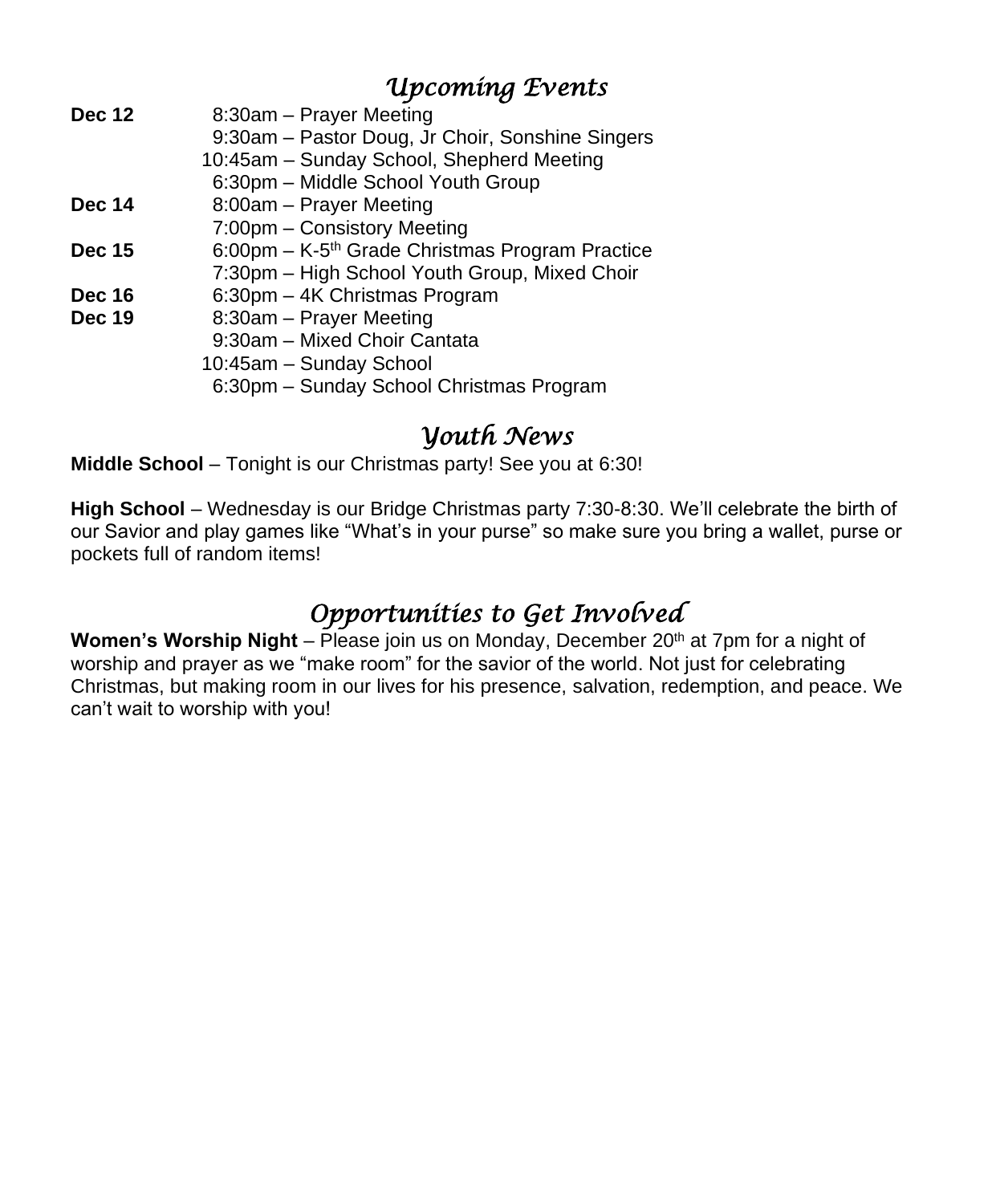## *Bulletin Board News*

**Offering** may be placed in one of the three white offering boxes located in the lobby. Upcoming benevolent schedule: 12/12 Christian Home Chaplain, 12/19 One Waupun, 12/26 Christian Radio.

**Love Offering –** This year's recipient is the family of Travis & Jessica Schultz. A second offering will be collected each week in Sunday school class (parents, please explain to your children that one offering goes in the regular offering and the other should be given to a Sunday school teacher). You may also donate by placing your offering in a labeled envelope in one of the white offering boxes through December 24<sup>th</sup>. You can find more info in your church mailbox.

**K-5 th Grade Christmas Program Practice** – As a reminder, all Kindergarten through 5th graders have Christmas program practice this Wednesday, December 15. We will do a full runthrough of the program.

- 5th graders need to meet in the fellowship area of the basement by 5:45pm (we need a few 5th grade parents here by 5:30pm to set up the stage extension and nativity).
- Kindergarten through 4th graders need to meet in the fellowship area of the basement by 5:55pm. Practice will start at 6pm and go til 7:30pm.

**Sunday School Christmas Program** – Join us on Sunday, December 19<sup>th</sup> at 6:30pm as the PreK-5<sup>th</sup> graders present the Christmas program "A Star is Born".

**Christmas Dinner at the Wesley Center –** Reserve your spot for a free Christmas day homecooked buffet style meal at the Wesley Center. The meal will be served on December 25<sup>th</sup> at 11:30am-12:45pm. Call 928-3310 for reservations.